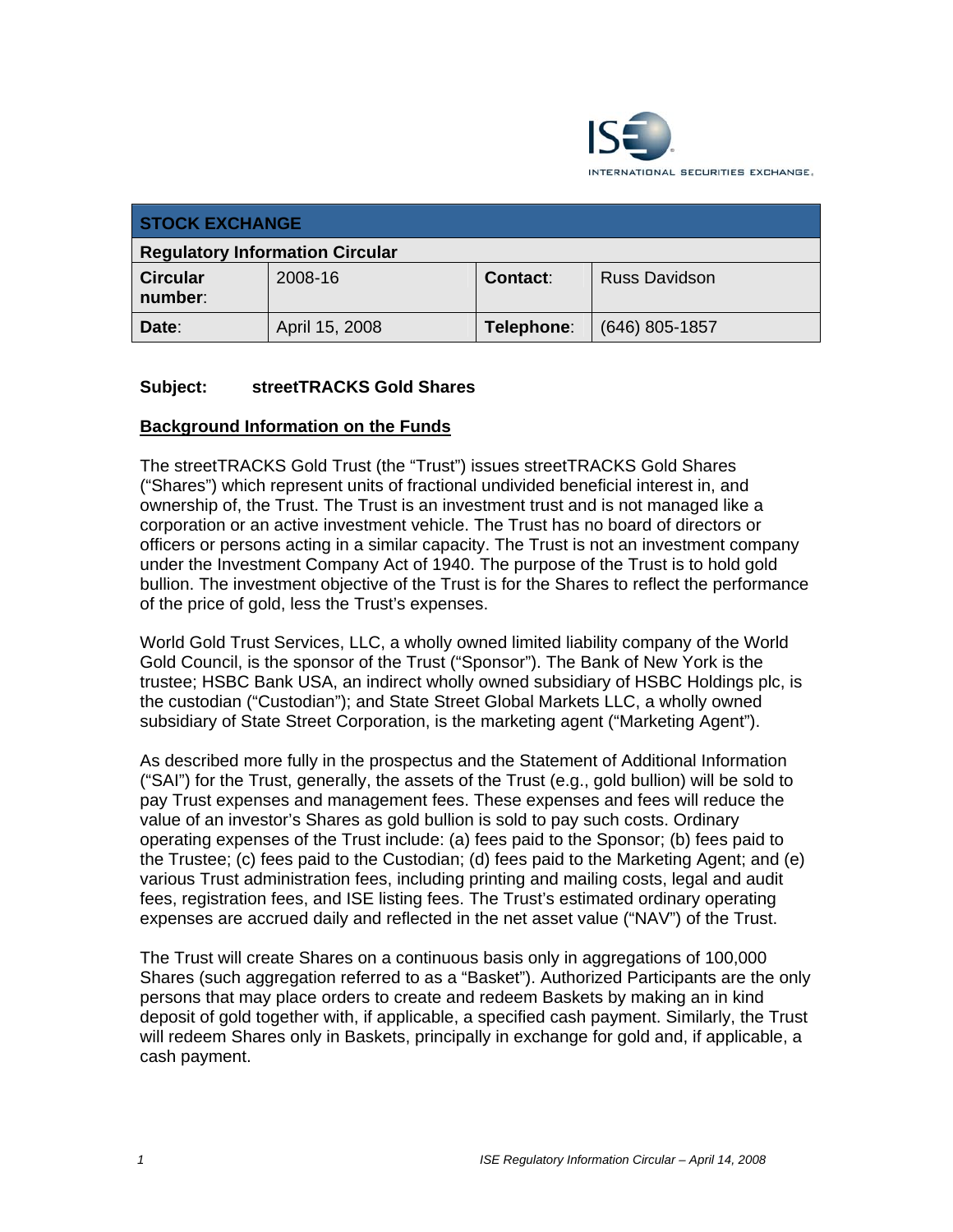Authorized Participants are Depository Trust Company ("DTC") participants who are registered broker-dealers or other securities market participants, such as a bank or other financial institution not required to register as a broker-dealer to engage in securities transactions. In each case, the Authorized Participant must have executed an agreement with the Trustee with respect to creations and redemptions of Baskets and an agreement with the Custodian establishing an account to be used for gold bullion transactions with the Trust.

The creation and redemption of Baskets requires the delivery to the Trust or the distribution by the Trust of the amount of gold and any cash represented by the Baskets being created or redeemed, the amount of which is based on the combined NAV of the number of Shares included in the Baskets being created or redeemed. The initial amount of gold required for deposit with the Trust to create Shares for the period from the formation of the Trust to the first day of trading of the Shares on the NYSE was 10,000 ounces per Basket. The number of ounces of gold required to create a Basket or to be delivered upon the redemption of a Basket will gradually decrease over time, due to the accrual of the Trust's expenses and the sale of the Trust's gold to pay the Trust's expenses.

The registration statement for the Trust describes the various fees and expenses for the Shares. For a complete description of the Trust, visit http://www.streettracksgoldshares.com.

## **Availability of Information About the Shares**

The global trade in gold consists of over-the-counter transactions in spot, forwards, and options and other derivatives, together with exchange-traded futures and options. The last sale price for the Shares is disseminated over the Consolidated Tape. Gold pricing information based on the spot price for a troy ounce of gold from various financial information service providers, such as Reuters and Bloomberg, is available on a 24-hour basis.

Complete real-time data for gold futures and options prices traded on the COMEX (a division of the NYMEX) is available by subscription from Reuters and Bloomberg. The NYMEX also provides delayed futures and options information on current and past trading sessions and market news on its Web site. The Trust Web site (www.streettracksgoldshares.com), will provide, at no charge, continuously updated bids and offers indicative of the spot price of gold.

The Trust Web site also will provide a calculation of the estimated NAV (also known as the Intraday Indicative Value or "IIV") of a Share as calculated by multiplying the indicative spot price of gold by the quantity of gold backing each Share. Comparing the IIV with the last sale price of the Shares helps an investor to determine whether, and to what extent, Shares may be selling at a premium or a discount to the NAV. Although provided free of charge, the indicative spot price and IIV per Share will be provided on an essentially real-time basis. The Trust Web site provides the NAV of the Trust as calculated each business day by the Sponsor. In addition, the Trust Web site contains the following information, on a per-Share basis, for the Trust: (a) the IIV as of the close of the prior business day and the midpoint of the bid/ask price in relation to such IIV ("Bid/Ask Price"), and a calculation of the premium or discount of such price against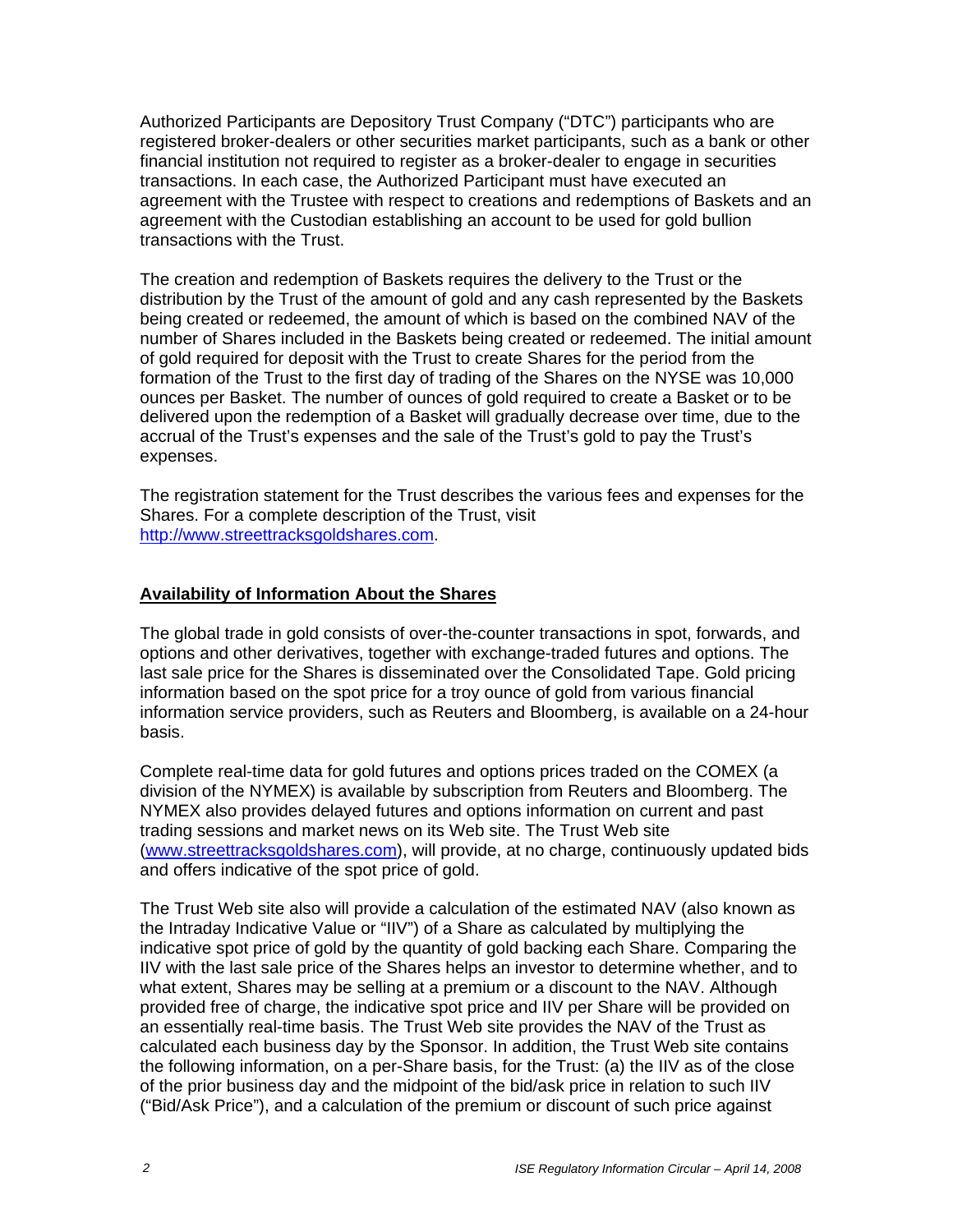such IIV; and (b) data in chart format displaying the frequency distribution of discounts and premiums of the Bid/Ask Price against the IIV, within appropriate ranges, for each of the four previous calendar quarters. The Trust Web site also provides the Trust's prospectus, as well as the two most recent reports to stockholders. The Trust Web site provides the last sale price of the Shares as traded in the U.S. market, subject to a 20 minute delay.

### **Regulatory Oversight**

Purchasers of Shares do not have the protections associated with ownership of shares in an investment company registered under the Investment Company Act of 1940 or the protections afforded by the Commodity Exchange Act of 1936, or CEA. The Trust is not registered as an investment company under the Investment Company Act of 1940 and is not required to register under such act. Consequently, purchasers of Shares do not have the regulatory protections provided to investors in investment companies.

The Trust will not hold or trade in commodity futures contracts regulated by the CEA, as administered by the Commodity Futures Trading Commission, or CFTC. Furthermore, the Trust is not a commodity pool for purposes of the CEA, and none of the Sponsor, the Trustee or the Marketing Agent is subject to regulation by the CFTC as a commodity pool operator or a commodity trading advisor in connection with the Shares. Consequently, purchasers of Shares do not have the regulatory protections provided to investors in CEA-regulated instruments or commodity pools.

There is no regulated source of last sale information regarding physical gold, and the Securities and Exchange Commission has no jurisdiction over the trading of gold as a physical commodity.

### **Principal Risks**

An investment in the Shares carries certain risks. The following specific risks are taken from and discussed in more detail in the Trust's prospectus. ISE advises members to read the risk factors set forth in the Trust's prospectus carefully.

- The value of the Shares relates directly to the value of the gold held by the Trust and fluctuations in the price of gold could materially adversely affect an investment in the Shares.
- The Shares may trade at a price which is at, above or below the NAV per Share and any discount or premium in the trading price relative to the NAV per Share may widen as a result of non-concurrent trading hours between the COMEX and ISE.
- The sale of gold by the Trust to pay expenses will reduce the amount of gold represented by each Share on an ongoing basis irrespective of whether the trading price of the Shares rises or falls in response to changes in the price of gold.
- When the fee reduction terminates or expires, the estimated ordinary expenses payable by the Trust may increase, thus reducing the NAV of the Trust more rapidly and adversely affecting an investment in the Shares.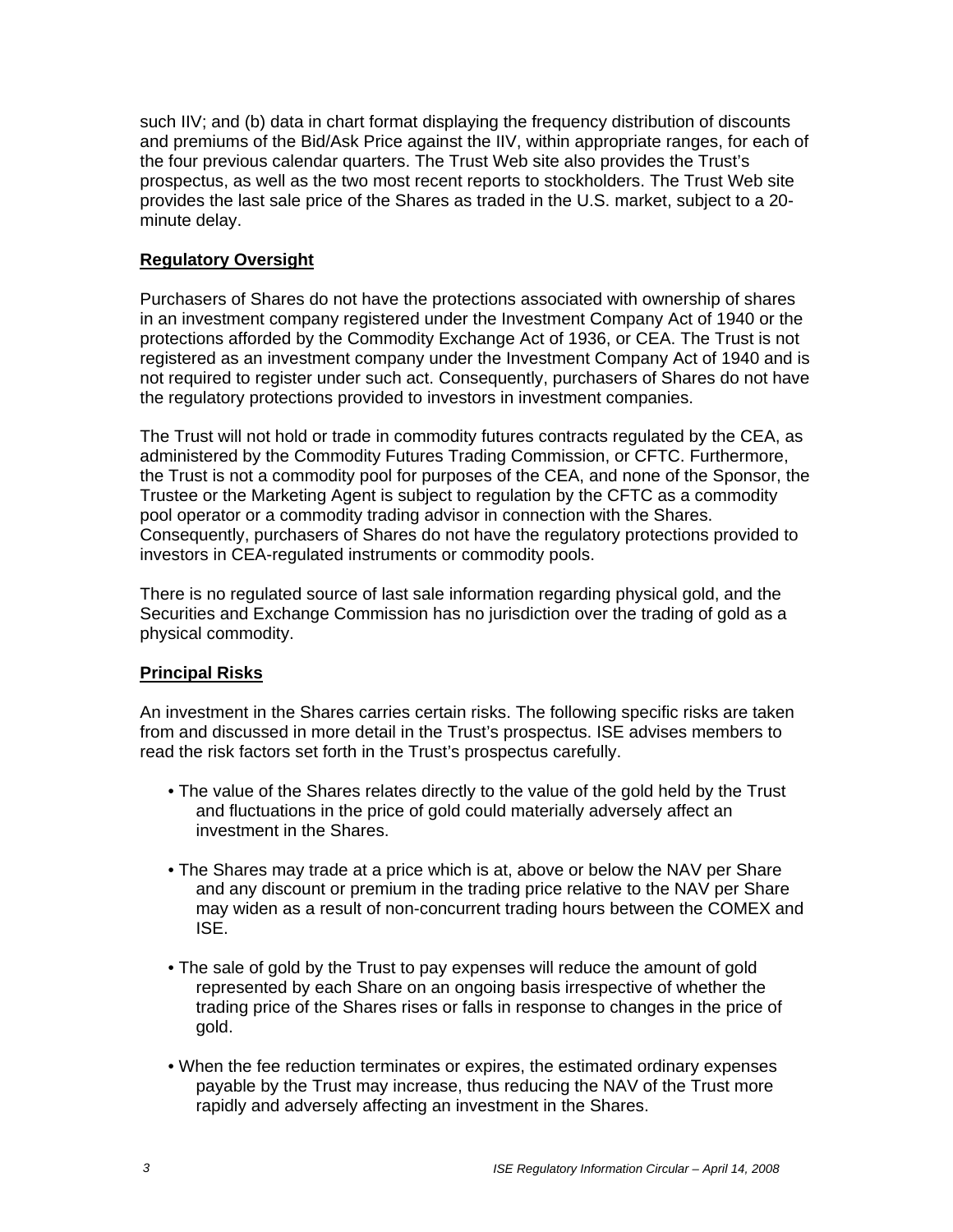- The sale of the Trust's gold to pay expenses at a time of low gold prices could adversely affect the value of the Shares.
- Purchasing activity in the gold market associated with the purchase of Baskets from the Trust may cause a temporary increase in the price of gold. This increase may adversely affect an investment in the Shares.
- As the Sponsor and its management have no prior history of operating an investment vehicle like the Trust, their experience may be inadequate or unsuitable to manage the Trust.
- The value of the Shares could decrease if unanticipated operational or trading problems arise.
- Holders of the Shares will not have the protections associated with ownership of shares in an investment company registered under the Investment Company Act of 1940 or the protections afforded by the Commodity Exchange Act.
- The Trust may be required to terminate and liquidate at a time that is disadvantageous to Shareholders.
- The lack of a market for the Shares may limit the ability of Shareholders to sell the Shares.
- The operations of the Trust and the Sponsor depend on support from the World Gold Council. This support may not be available in the future and, if such support is not available, the operations of the Trust may be adversely affected.
- Shareholders will not have the rights enjoyed by investors in certain other vehicles.
- An investment in the Shares may be adversely affected by competition from other methods of investing in gold.
- Crises may motivate large-scale sales of gold, which could decrease the price of gold and adversely affect an investment in the Shares.
- Substantial sales of gold by the official sector could adversely affect an investment in the Shares.
- A widening of interest rate differentials between the cost of money and the cost of gold could negatively affect the price of gold, which in turn, could negatively affect the price of the Shares.
- The Trust's gold may be subject to loss, damage, theft or restriction on access.
- The Trust may not have adequate sources of recovery if its gold is lost, damaged, stolen or destroyed and recovery may be limited, even in the event of fraud, to the market value of the gold at the time the fraud is discovered.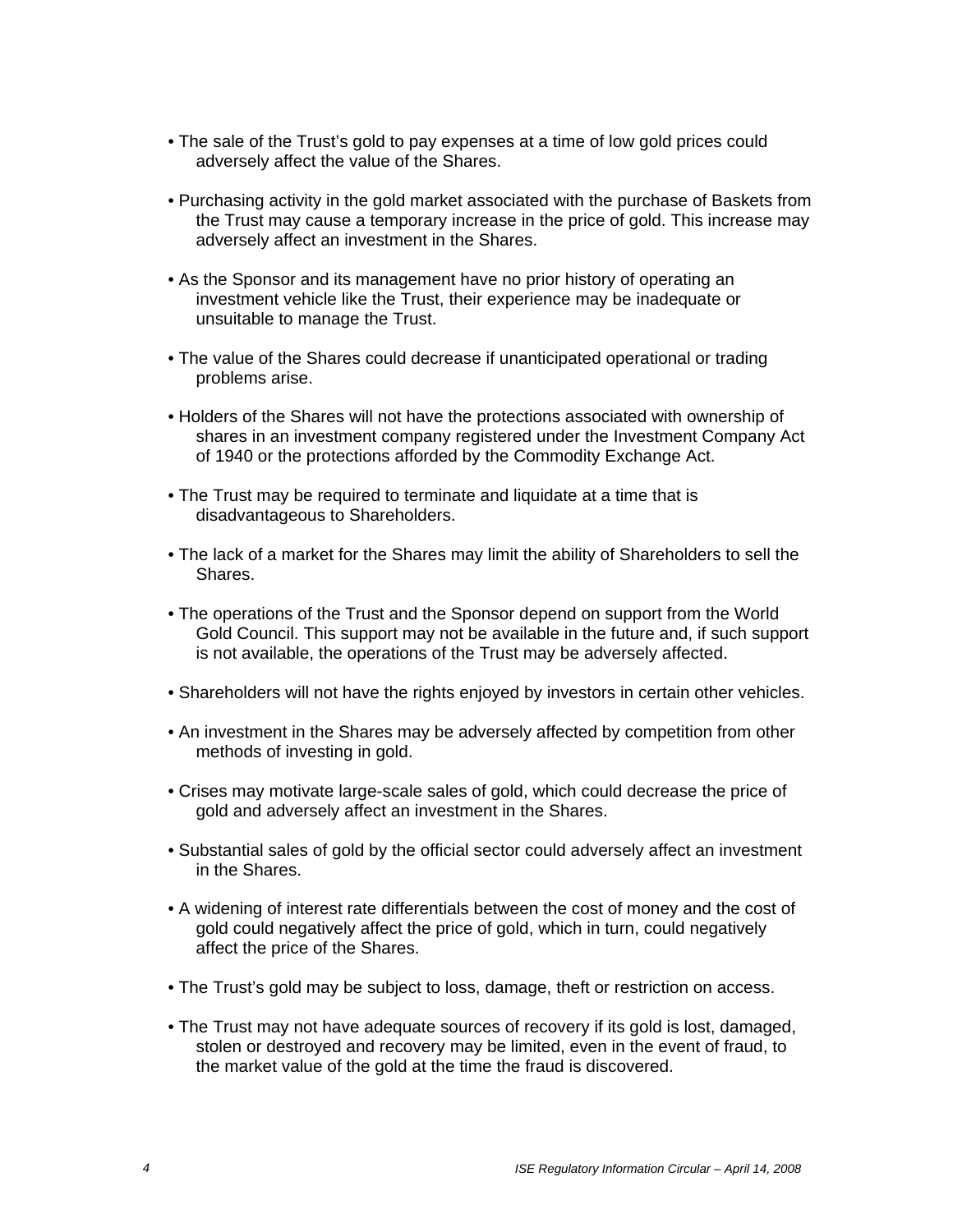- Gold bullion allocated to the Trust in connection with the creation of a Basket may not meet the London Good Delivery Standards and, if a Basket is issued against such gold, the Trust may suffer a loss.
- Because neither the Trustee nor the Custodian oversees or monitors the activities of subcustodians who may hold the Trust's gold, failure by the subcustodians to exercise due care in the safekeeping of the Trust's gold could result in a loss to the Trust.
- The ability of the Trustee and the Custodian to take legal action against subcustodians may be limited, which increases the possibility that the Trust may suffer a loss if a subcustodian does not use due care in the safekeeping of the Trust's gold.
- Gold held in the Trust unallocated account and any Authorized Participant's unallocated gold account will not be segregated from the Custodian's assets. If the Custodian becomes insolvent, its assets may not be adequate to satisfy a claim by the Trust or any Authorized Participant. In addition, in the event of the Custodian's insolvency, there may be a delay and costs incurred in identifying the bullion held in the Trust's allocated gold account.
- In issuing Baskets, the Trustee will rely on certain information received from the Custodian, which is subject to confirmation after the Trustee has relied on the information. If such information turns out to be incorrect, Baskets may be issued in exchange for an amount of gold, which is more or less than the amount of gold which is required to be deposited with the Trust.
- The Trust's obligation to reimburse the Purchaser, the Marketing Agent and the Authorized Participants for certain liabilities in the event the Sponsor fails to indemnify the Purchaser, the Marketing Agent or the Authorized Participants could adversely affect an investment in the Shares.
- Competing claims over ownership of intellectual property rights related to the Trust could adversely affect the Trust and an investment in the shares.

### **Exchange Rules Applicable to Trading in the Shares**

Trading in the Shares on ISE is subject to ISE equity trading rules.

### **Trading Hours**

The Shares will trade on ISE between 9:00 a.m. and 4:00 p.m. ET.

Equity EAMs trading the Shares during the Pre-Market Session are exposed to the risk of the lack of the calculation or dissemination of underlying index value or intraday indicative value ("IIV"). For certain derivative securities products, an updated underlying index value or IIV may not be calculated or publicly disseminated in the Pre-Market hours. Since the underlying index value and IIV are not calculated or widely disseminated during Pre-Market hours, an investor who is unable to calculate implied values for certain derivative securities products during Pre-Market hours may be at a disadvantage to market professionals.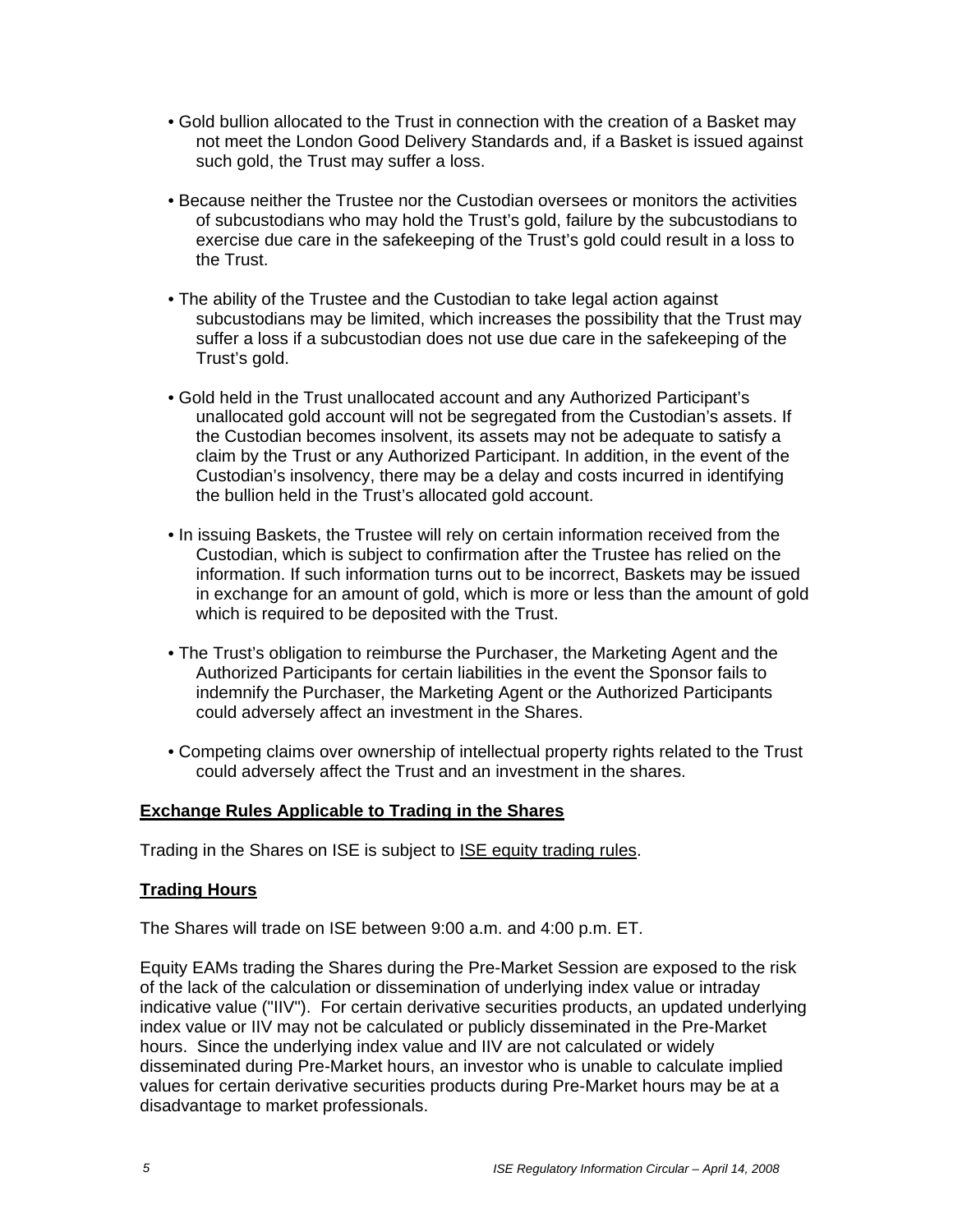## **Trading Halts**

ISE will halt trading in the Shares of a Trust in accordance with ISE Rule 2101(a)(2)(iii). The grounds for a halt under this Rule include a halt by the primary market because it stops trading the Shares and/or a halt because dissemination of the IIV or applicable currency spot price has ceased, or a halt for other regulatory reasons. In addition, ISE will stop trading the Shares of a Trust if the primary market de-lists the Shares.

### **Delivery of a Prospectus**

Pursuant to federal securities laws, investors purchasing Shares must receive a prospectus prior to or concurrently with the confirmation of a transaction in the Shares. Prospectuses may be obtained through the Funds' Distributor at 1-800.621.1675 or from the Trust's website at www.streettracksgoldshares.com.

### **Exemptive, Interpretive and No-Action Relief Under Federal Securities Regulations**

The SEC has issued exemptive, interpretive or no-action relief from certain provisions of rules under the Securities Exchange Act of 1934 (the "Act") regarding trading in the above mentioned exchange-traded funds.

### **Borrowing and Delivery Requirements**

No Equity EAM shall accept, represent or execute for its own account or the account of any other person an order to sell Shares on the ISE unless such Equity EAM complies with Regulation SHO under the Exchange Act; provided, however, that transactions, securities or persons exempted from Regulation SHO under the Exchange Act by paragraph (d) of Rule 242.203 of Regulation SHO also are exempted from the requirements of this paragraph.

## **Regulation M Exemptions**

Generally, Rules 101 and 102 of Regulation M prohibit any "distribution participant" and its "affiliated purchasers" from bidding for, purchasing, or attempting to induce any person to bid for or purchase any security which is the subject of a distribution until after the applicable restricted period, except as specifically permitted in Regulation M. The provisions of the Rules apply to underwriters, prospective underwriters, brokers, dealers, and other persons who have agreed to participate or are participating in a distribution of securities.

The SEC has granted an exemption from Rule 101 under Regulation M to permit persons participating in a distribution of the Shares to engage in secondary market transactions in such Shares during their participation in such a distribution. The SEC has also granted an exemption pursuant to paragraph (e) of Rule 102 under Regulation M to allow the redemption of Basket Aggregations during the continuous offering of shares.

## **Section 11(d)(1); SEC Rules 11d1-1 and 11d1-2**

Section 11(d)(1) of the Act generally prohibits a person who is both a broker and a dealer from effecting any transaction in which the broker-dealer extends credit to a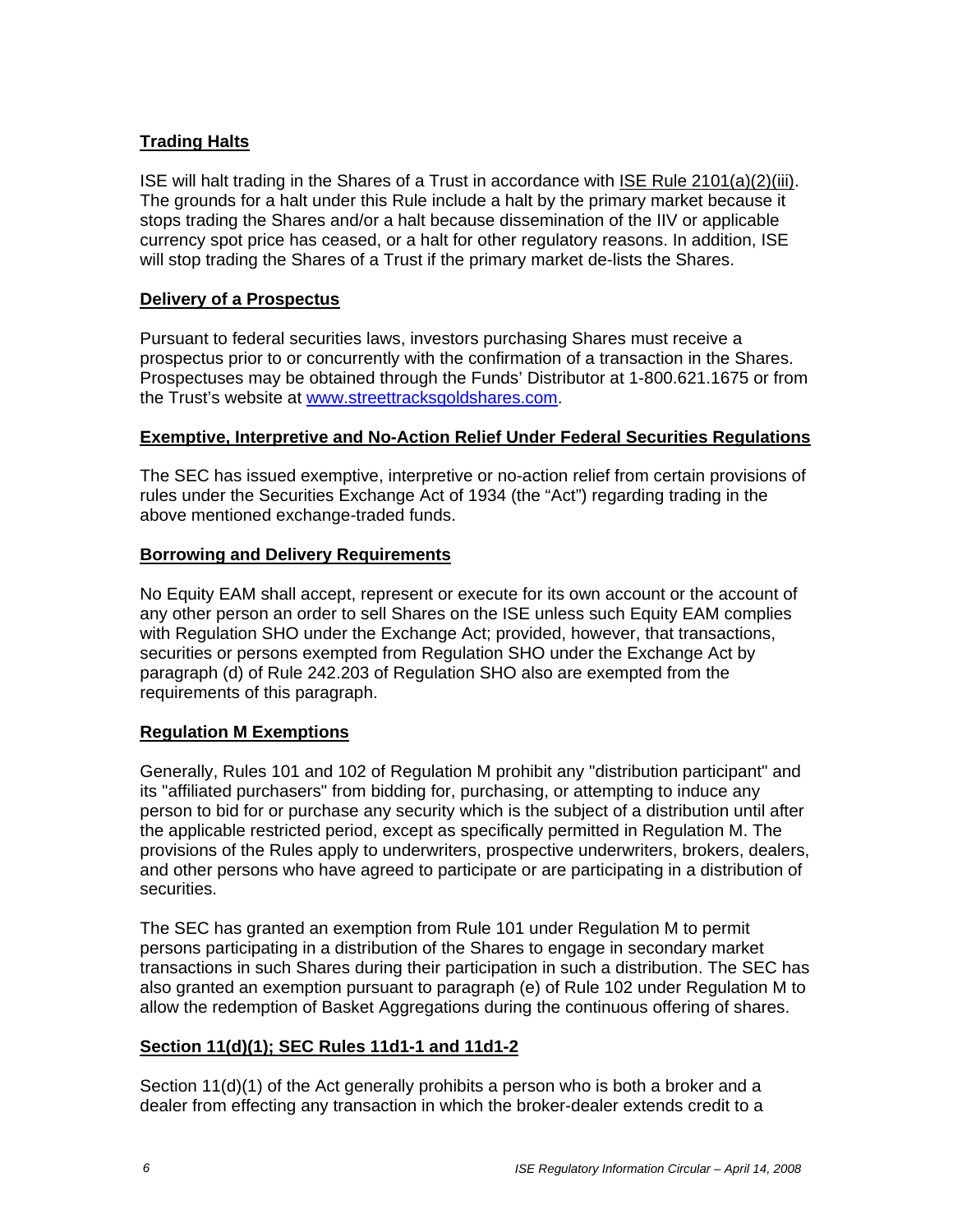customer on any security which was part of a new issue in the distribution of which he participated as a member of a selling syndicate or group within thirty days prior to such transaction. The SEC has clarified that Section 11(d)(1) does not apply to broker-dealers that are not Authorized Participants (and, therefore, do not create Basket Aggregations) that engage in both proprietary and customer transactions in Shares in the secondary market. This relief is subject to specific conditions, including the condition that such broker-dealer (whether or not an Authorized Participant) does not, directly or indirectly, receive from the fund complex any payment, compensation or other economic incentive to promote or sell the Shares to persons outside the fund complex, other than non-cash compensation permitted under NASD Rule 2830(I)(5)(A), (B) or (C). The SEC also has taken a no-action position under Section 11(d)(1) of the Act that broker-dealers may treat Shares, for purposes of Rule 11d1-2, as "securities issued by a registered openend investment company as defined in the Investment Company Act" and thereby extend credit or maintain or arrange for the extension or maintenance of credit on Shares that have been owned by the persons to whom credit is provided for more than 30 days, in reliance on the exemption contained in the rule.

The SEC has also taken a no-action position under Section 11(d) of the Exchange Act if an Authorized Participant ("AP") extends or maintains or arranges for the extension or maintenance of credit on Shares in reliance on the class exemption granted in the Letter re: Derivative Products Committee of the Securities Industry Association ("SIA") (November 21, 2005), provided (1) that the AP does not receive from the Trust, directly or indirectly, any payment, compensation or other economic incentive to promote or sell the Shares to persons outside the Trust, other than non-cash compensation permitted under NASD Rule 2830(I)(5)(A), (B), or (C); and (2) the AP does not extend, maintain or arrange for the extension or maintenance of credit to or for a customer on Shares before thirty days from the start of trading in the Shares (except as otherwise permitted pursuant to Rule 11d1-1). (See letter from Catherine McGuire, Chief Counsel, SEC Division of Market Regulation, to Securities Industry Association, Derivative Products Committee, dated November 21, 2005.)